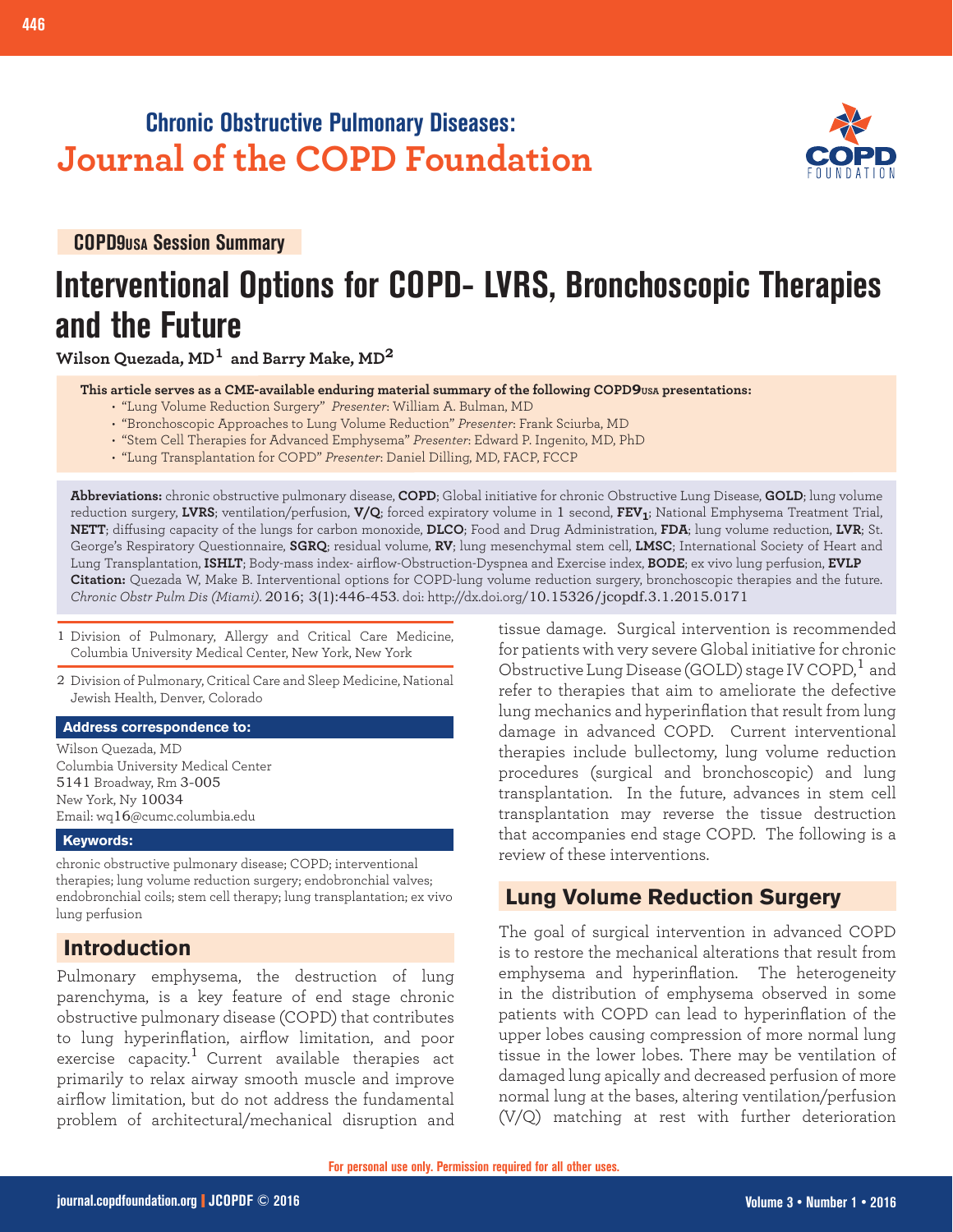during exercise as a result of dynamic hyperinflation. Furthermore, flattening of the diaphragms places the patient at a mechanical disadvantage and is an additional contributor to dyspnea.

The goal of lung volume reduction surgery (LVRS) is two-fold: to eliminate emphysematous regions of the lung and to reduce hyperinflation. By eliminating damaged emphysematous lung regions, dead space is decreased and ventilation is shifted away from poorly perfused lung (physiologic dead space regions) to areas that are better perfused, improving V/Q matching. Reducing hyperinflation results in expansion of compressed normal lung, improvement of diaphragmatic mechanics, and reduces dynamic hyperinflation during exercise.

LVRS was initially proposed in the late 1950s by Brantigan and Mueller, $^2$  who operated on patients with diffuse emphysema using staged bilateral thoracotomies, multiple lung resections and plications of the most diseased-appearing lung regions, and radical hilar stripping to denervate the lung (in an effort to reduce sputum production). Approximately 90% of patients had improvement in symptoms. However, the procedure failed to gain widespread acceptance as it was associated with an early mortality rate of 18% and lack of objectively documented benefit.<sup>2</sup> Cooper and colleagues<sup>3</sup> revisited the concept of LVRS in the 1990s, performing bilateral LVRS using median sternotomy in 20 patients with diffuse emphysema resulting in an 82% mean improvement in the forced expiratory volume in 1 second ( $FEV<sub>1</sub>$ ) and no associated mortality. These results led to increased public demand for surgery, but the varying results and surgical techniques between centers raised the question of whether a randomized controlled trial was needed to evaluate LVRS.<sup>4</sup> The National Institutes of Health subsequently sponsored the National Emphysema Treatment Trial (NETT), a large, prospective, randomized, multicenter trial comparing LVRS to optimal medical therapy for COPD (based on American Thoracic Society guidelines). The primary outcome measures were survival and change in exercise capacity. Overall, there was a survival benefit in the surgery group compared to the control group. An early publication identified a group of patients for whom LVRS was associated with significant morbidity and mortality: those with FEV<sup>1</sup> <20% predicted *and* diffusing capacity of the lungs for carbon monoxide (DLCO) <20% predicted, or patients with  $FEV_1$  <20% predicted *and* homogenous emphysema. In these patients, there was an 18% mortality rate in the first

30 days following surgery.<sup>5</sup> The best outcomes were seen in 290 patients with upper lobe predominant emphysema and low baseline exercise tolerance; there was significant improvement in exercise and health status and more importantly, LVRS conferred a survival advantage (overall mortality 18.7% versus 33.8%,  $p=0.005$ <sup>6,7</sup> In summary, an algorithm (Figure 1) has been proposed in which pulmonary function testing (FEV1, DLCO) can be used to identify patients at increased risk for mortality, and computed tomography and cardiopulmonary exercise testing can identify those patients who will gain survival and quality of life benefit from LVRS (those with upper lobe predominant disease and low exercise capacity). A follow up study investigating long term outcomes following LVRS showed persistent survival benefit and improvement in exercise capacity at a median follow up of 4.3 years. $^{\prime}$ 

It was expected from the NETT results that LVRS would be more frequently employed as a treatment option to those patients found to have benefit from the procedure. A recent review by the American Thoracic Society, however, showed that in the 8-year period following the publication of the NETT results only 538 LVR surgeries had been reported.8 This was likely related to the initial perception of the high risk of death associated with the surgery in the high risk group. Even after exclusion of patients who were not deemed *high risk*, 90-day post-

## **Figure 1. Algorithm for Evaluation** of Patients with COPD for Lung **Volume Reduction Surgery Based** on Results from the National **Emphysema Treatment Trial**

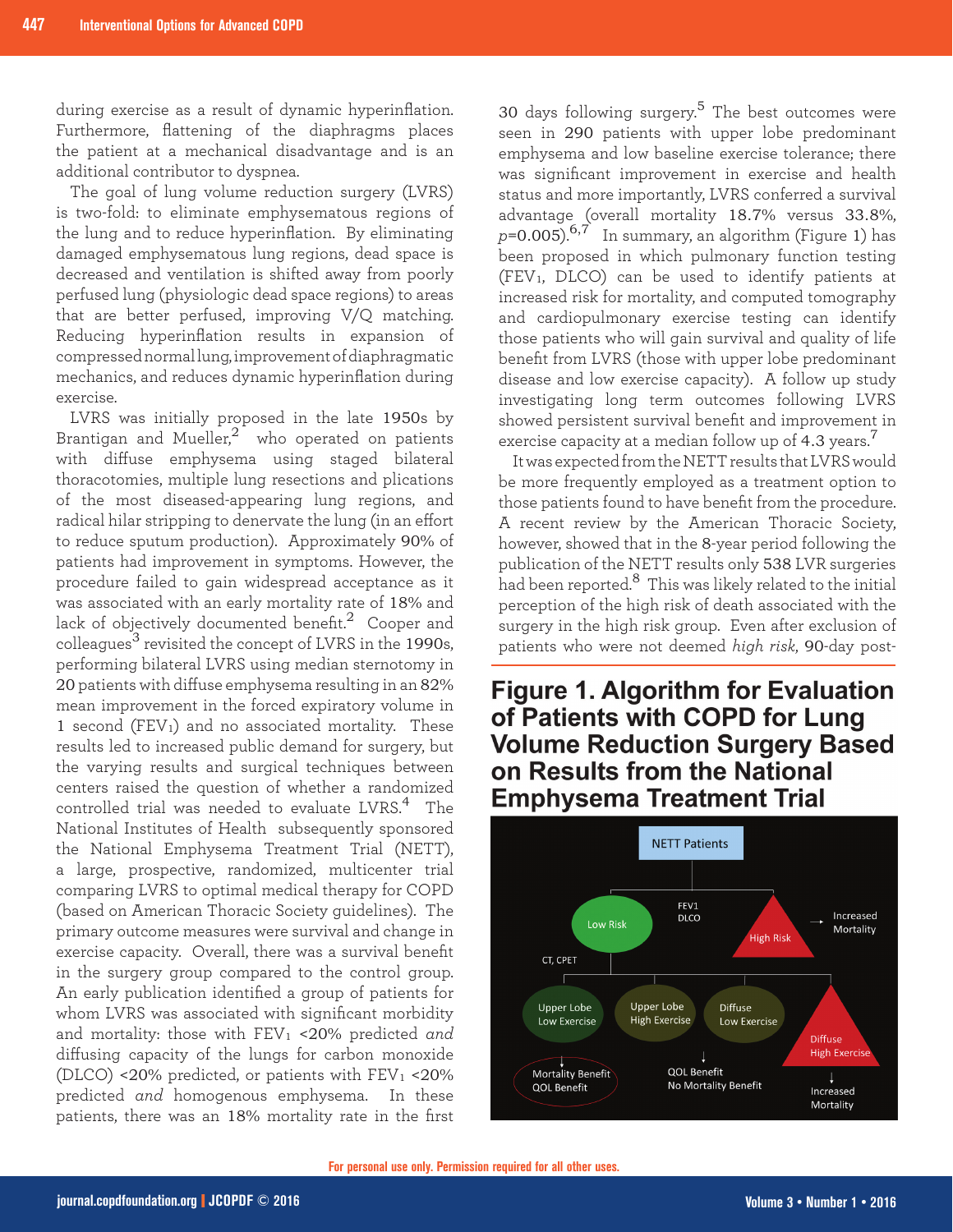surgical mortality was 5.5%, and a significant number of patients had post-operative complications including air leak lasting 7 days or more (in >46% of the patients). There was also the hope that the development of less invasive bronchoscopic procedures would spare patients the risks of a more invasive surgery.

## **Bronchoscopic Approaches to Lung Volume Reduction**

COPD Foundation Guidelines call for lung volume reduction (LVR) as a therapeutic option for the emphysema phenotype of COPD.9 LVRS is still the only intervention whose mortality benefit has been proven in a large randomized controlled trial. The results of the NETT showed that in a specific phenotype of COPD patients (upper lobe dominant emphysema, poor exercisers), LVRS had an approximately 50% reduction in mortality rate. Patients with more diffuse distribution of emphysema and high capacity for exercise had poorer outcomes including increased mortality.<sup>6</sup> This emphasized the importance of careful patient selection and represented the first use of subtyping and phenotyping in COPD.

Despite its proven mortality benefit, LVRS is still associated with significant morbidity (median pneumothorax 7 days, pneumonia 18%, re-intubation 22%, tracheotomy 8%) and mortality  $(4.3\%)$ .<sup>10</sup> Given these data, the development of less invasive interventions with potentially less morbidity becomes an attractive idea. Currently, valves and surgical coils are the interventions that are best studied. Sealants and steam driven interventions have been studied also with less success.

#### *Endobronchial Valves*

The Endobronchial Valve for Emphysema Palliation Trial  $(VENT)^{11}$  is the largest pivotal trial examining the effectiveness of endobronchial valves that function by collapsing regions of the lung with heavy emphysema involvement (by means of unidirectional air flow). Patients with greater than 25% heterogeneity in terms of involvement of upper and lower lobes had clinically important responses in  $FEV<sub>1</sub>$  and 6-minute walk distance. The majority of patients in the trial who had less than 25% heterogeneity had minimal to no response. One reason was that the technical placement of the valves was not closely monitored, and approximately 40% of the patients did not achieve

adequate lobar occlusion. Furthermore, we learned that some patients have substantial collaterals that connect the targeted lobe from the non-targeted lobes. Air flow into the targeted lobe can persist via collaterals, making the mechanical intervention less effective. Using fissure integrity as a proxy for inter-lobar collaterals<sup>12</sup> it was found that up to 50% of participants did not have adequate fissure integrity. Participants with complete fissures who received endobronchial valves had a greater reduction in volume in the targeted lobe and improved inflation in the adjacent lobe compared to all participants in the trial. These results highlight the importance of closely assessing fissure integrity in future trials of endobronchial interventions. An endobronchial catheter has been developed to allow the detection of collateral airflow into a targeted lobe prior to insertion of an endobronchial valve.<sup>13</sup>

Examining the complication rates at 1 year, there was no difference in death between the groups. There was a slight increase in the rate of pneumonia distal to the valve, generally treated with the valves intact. The Food and Drug Administration (FDA) recommended a repeat trial in patients with high heterogeneity and a re-designed pivotal trial (LIBERATE) has begun enrolling, featuring the enrollment of participants with >15% heterogeneity, using Chartis Bronchoscopic flow to assess for collateral airflow, repositioning valves that have been misplaced or have migrated, and more vigilantly monitoring for pneumothorax with a 5-day required admission.

#### *Endobronchial Coils*

Lung volume reduction coils were developed to address the subset of patients with less degree of heterogeneity and with inter-lobar collaterals. Currently, PneumRx owns the technology with nitinol devices that are inserted straight via a bronchoscope that then recoil to collapse the targeted lobe. The procedure calls for the placement of 10-15 coils of various sizes (100, 125, and 150mm) sequentially, 2-4 months apart. An analysis showed that both heterogeneous and homogenous patients defined using visual and quantitative approaches can have significant improvement in clinical parameters including 6-minute walk distance and St. George's Respiratory Questionnaire (SGRQ) scores.<sup>14</sup> The RENEW trial is a pivotal trial that completed recruitment in October 2014, and involved the placement of 10-14 coils (n=315) with treatment of the contralateral lung 4 months later. The primary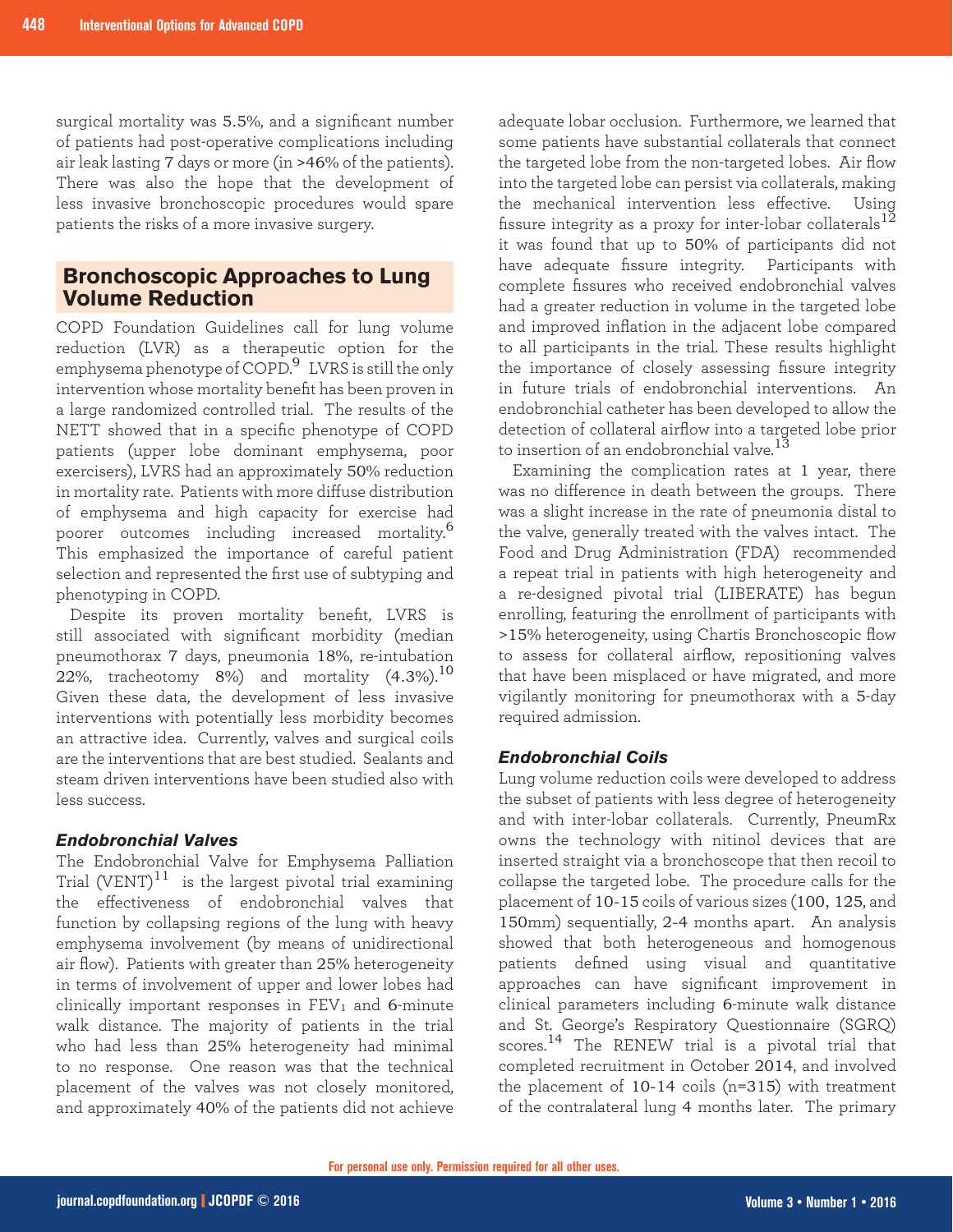outcomes were 6-minute walk distance and safety. The initial residual volume (RV) inclusion criteria of 225% predicted was lowered to 175% predicted to improve recruitment. One-year follow up is expected in the Fall 2015, and complete results will be available in the Spring 2016.

The decision between endobronchial valve versus endobronchial coil placement in patients who do not desire or are poor surgical candidates for LVRS can be based on assessment of lung anatomy. The effectiveness of endobronchial coils relies on some degree of airway structure to allow the coils to grab and collapse the targeted lobe. In a patient with heterogenous disease (upper lobe predominant) fissure integrity can be used to determine which intervention is optimal: endobronchial valve (complete fissure) and endobronchial coil (incomplete fissure). Patients with homogenous disease and very severe hyperinflation may benefit from coil placement (and not valve placement). Hence, precision medicine principles can be applied to patients with advanced COPD based on their individual characteristics.

In summary, while LVRS is the only treatment proven to prolong life in patients with heterogeneous emphysema, the patient wishes for less invasive procedures must be respected. Endobronchial valves should be the first consideration in collateral-negative heterogeneous emphysema patients. Coils can be considered in collateral-positive heterogeneous emphysema patients and in severely hyperinflated homogenous emphysema patients.

### **Stem Cell Therapies for Advanced Emphysema**

Cellular regenerative therapies have been used successfully in the treatment of hematological and orthopedic conditions, and partial successes have recently been reported for treatment of cardiac diseases.15,16 The technology exists to potentially advance our knowledge of stem cell research as a potential therapeutic modality in patients with advanced emphysema to regrow functional lung tissue at diseased sites using pharmacologic or cell-based approaches (i.e. lung regeneration).17 Over the last decade, there has been an increase in the number of studies looking at stem cell therapies; currently over 30 trials are focusing on pulmonary disease and 7 specifically on emphysema). Of the emphysema trials, very few are taking place in academic centers in the United States, and only 1 is a

randomized controlled trial. All of them use the same cell type, and only one has presented acceptable data.<sup>18</sup> Currently a PubMed search will yield approximately 5,000 references.

Current data suggests that stem cells are compartmentalized within the lung: in the upper and lower airways, the alveolar spaces, and in the vasculature and interstitium. The working hypothesis has traditionally been that in order for stem cell therapies to work there needs to be a pleuripotent stem cell that has the capacity to recapitulate ontogeny. A more modest approach is to focus on a disease where a compartment of the lung is particularly abnormal and try to design around the disease, within that compartment. The development of successful stem cell-based therapies will require addressing multiple challenges, including identification of an appropriate regenerative cell population and determination of the correct dose. Methods for isolating, manufacturing, and purifying uniform populations of functional cells for therapeutic application must be developed. Technologies to facilitate engraftment at the intended target site and cell migration from the airway and alveolar surface to the niche where they can exert regenerative effects are being developed. The development of strategies to prevent anoikis in the immediate post transplantation period and to address rejection associated with allogeneic tissues are also required.<sup>19</sup>

At Brigham and Women's Hospital, a stem cell research program utilizes a particular stem cell, a lung mesenchymal stem cell (LMSC), which is much like an undifferentiated fibroblast. Brigham has developed a technique of biopsying the lung, isolating and growing these cells and subsequently placing them back into the patient. This explant approach preserves stem cell niche, allows for autologous treatment for the generation of >30 million P10 autologous cells from a single piece of tissue by serial tissue passage. This latter step preserves the pleuripotent nature of the first generation cells. Characterization of these cells reveal that they are highly clonogenic (can generate a large number of cells), are highly proliferative, and maintain multi-potency (can differentiate into different types of cells). However, LMSCs also have the ability to build lung tissue (collagen and laminin) and secrete growth factors that promote vascularization and epithelial cell proliferation. When placed on an integrin-activating bioscaffold, it is observed that LMSCs retain the capacity to engraft and migrate to the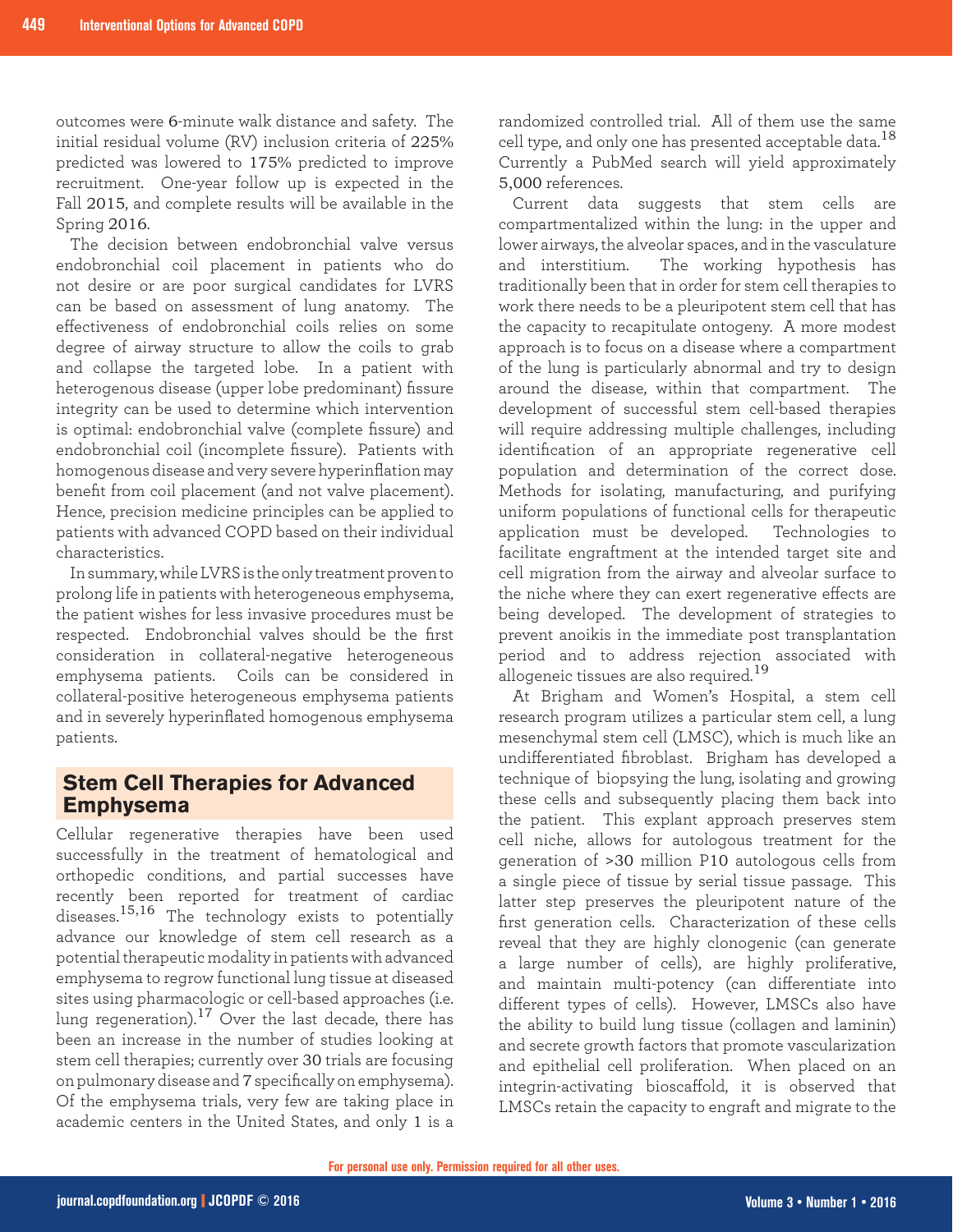lung interstitium. The first study with LMSCs, a safety study in sheep with bullous emphysema, demonstrated that injection into emphysematous areas resulted in increased perfusion, suggesting a therapeutic impact. Computed tomography imaging performed 1 month after injection shows shrinkage of the bullae resulting from proliferation of healthy lung tissue.<sup>17,19</sup>

In summary, regenerative based therapies are advancing into trials for patients with end stage emphysema. Current trials are not using stem cells to regenerate epithelial lineage cells, but rather are employing stromal cells with regenerative paracrine effects to influence endogenous repair and regeneration. To date, bone marrow derived stem cells have not proven effective for this application, and alternate sources of pleuripotent stromal cells are being explored. Many challenges still plague stem cell research, as highlighted above, and regulatory hurdles are also substantial. The FDA has been supportive in trying to develop an approvable approach. It is highlighted that current data *does not* support the effectiveness of stem cell therapy in advanced COPD.

### **Lung Transplantation for COPD**

Since its dawn of clinical reality in the mid 1980s, lung transplantation has been a therapeutic option for patients with end-stage lung disease from COPD, offering hope for improvement in quality of life and symptom burden. Worldwide, there are nearly 4000 lung transplants performed annually, with about 33% of the historical cohort being done for the indication of COPD.<sup>20</sup> Unfortunately, there remains significant morbidity and risk of mortality, largely due to the adverse effects of chronic immunosuppression that is required for life. For COPD, the median survival after lung transplant remains 5.5 years.<sup>20</sup> Due to some data suggesting improved survival in recipients who receive a bilateral transplant rather than a single lung transplant, current global trends demonstrate an increasing use of the bilateral operation.  $^{18}$ 

The Pulmonary Council of the International Society of Heart and Lung Transplantation (ISHLT) recently published an updated consensus document for the selection of lung transplant recipients.<sup>21</sup> Several patient features that were once *absolute contraindications* to lung transplantation are now referred to as *relative contraindications*, including age >65 years, class I obesity, and infections with human immunodeficiency virus, hepatitis B, and hepatitis C. More than 15% of

patients undergoing lung transplantation worldwide are now over age 65, and the average age of recipients is approaching 60 years-old.<sup>22</sup>

One important feature of the updated consensus statement is careful consideration of the clinical features that determine *timing of referral* to a transplant center as being different from those that determine timing for that center to pursue *listing* of that same patient. The reason for this dichotomy is an attempt to allow for an opportunity for discussion and for amendment of various comorbidities (i.e. obesity or substance abuse) that are only possible with an early referral. There is a concept of a *transplant window*, representing the period where a patient is sufficiently advanced in his disease to benefit from transplant, but before he becomes so ill as to not have sufficient time to receive a donor offer or to have difficulty in recovery from the operation. (Figure 2)

Features that should prompt correct *timing for referral* in COPD include:

- Disease is progressive, despite maximal treatment including medication, pulmonary rehabilitation, and oxygen therapy.
- Patient is not a candidate for endoscopic or surgical LVRS
- Simultaneous referral of patients with COPD for both lung transplant and LVRS evaluation is appropriate
- Body-mass index-airflow Obstruction-Dyspnea and Exercise index (BODE index) of 5 to 6
- PaCO<sub>2</sub> >50mmHg or 6.6kPa and/or PaO<sub>2</sub> <60mmHg or 8kPa
- FEV<sup>1</sup> <25% predicted

Features that should prompt correct *timing for listing* in COPD include:

- BODE index >7
- $\cdot$  FEV<sub>1</sub> <15-20% predicted
- Three or more severe exacerbations during the preceding year
- One severe exacerbation with acute hypercapnic respiratory failure
- Moderate-to-severe pulmonary hypertension

A relatively new modality, ex-vivo lung perfusion (EVLP), has recently become a clinical reality, with pre-clinical and clinical data from the Toronto group promulgating the science and its translation to the clinic.23,24 The technique involves taking a marginal donor lung (that would probably otherwise be unused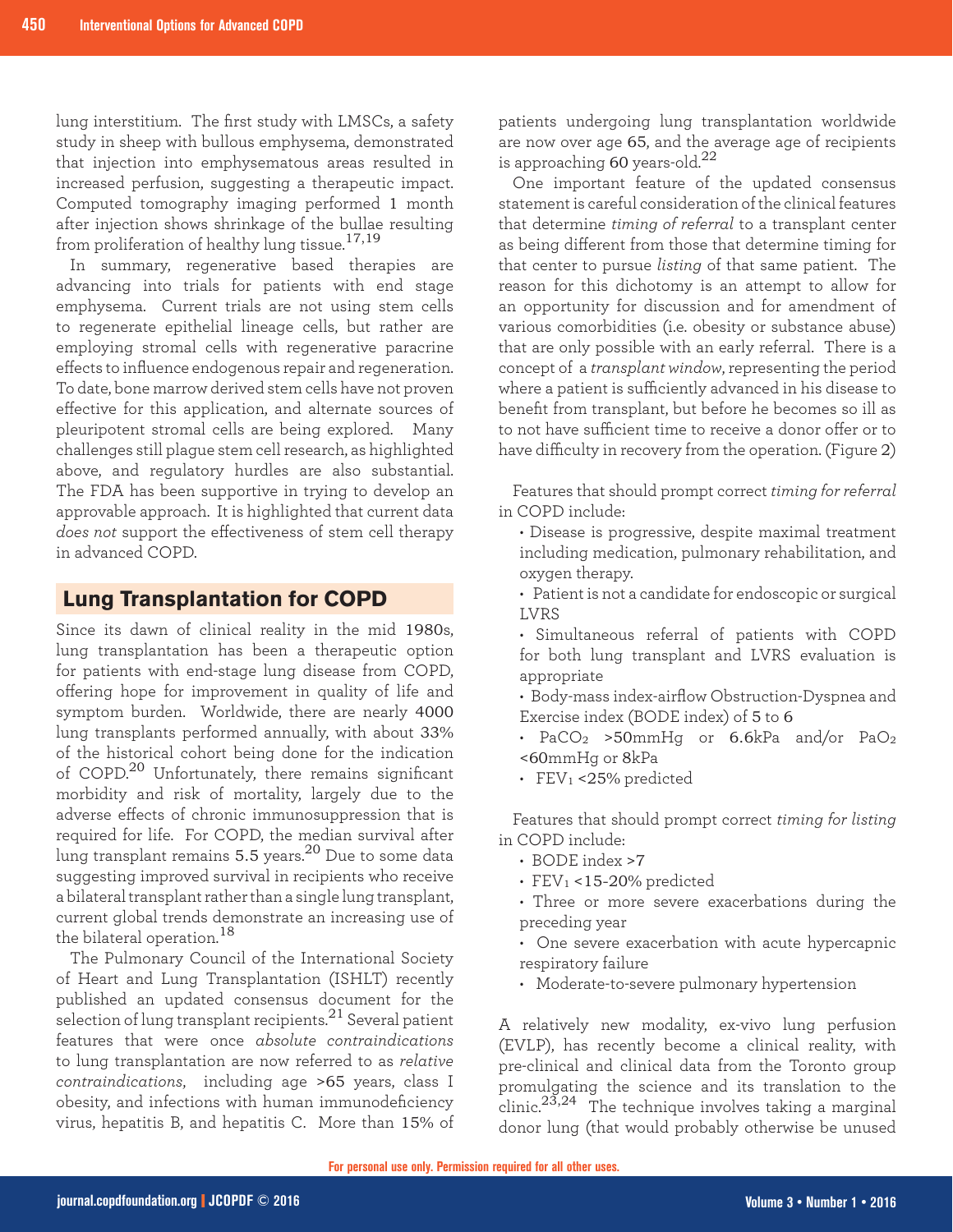# **Figure 2. The Transplant Window**



and discarded), and putting it into a chamber where it is hooked up to a ventilator and to a perfusion pump where a blood substitute is perfused through the organ. The technique allows for a period of hours where the organ can be monitored for health and function and where interventions such as antibiotics and fluid removal can be accomplished, making an unusable organ usable for transplant. A pivotal report showed equivalent survival outcomes for patients who received EVLP lungs as those who received transplants through traditional transplant operations.24 As a result of 2 subsequent multi-center clinical trials in the United States (unpublished to date), the FDA has recently approved 2 different machines for clinical use. An upcoming clinical trial will also test the concept of a third party performing EVLP for transplant programs, utilizing 2 different cold ischemia times to make it possible for donor lungs to be treated several states away in some circumstances. EVLP offers the potential promise of increasing the limited supply of useable donor organs (important, as patients often die before a donor can be identified) and improving quality of the organs transplanted (as poorly functioning lungs can be identified before a transplant, and treatments to improve them can be utilized ex-vivo). Estimations are that this technology could increase donor supply by about 20%.

It remains uncertain whether lung transplantation confers a survival benefit to patients with COPD, $^{25}$ 

but several studies have demonstrated improvements in quality of life and function.20,26,27 Survivors of transplant usually do not require supplemental oxygen and can return to normal activities and work.<sup>20</sup> And while a majority of patients with COPD under evaluation for transplant claimed in a questionnaire to be seeking improved quality of life, many also hold an unrealistic expectation about likelihood of survival and underestimate the likelihood of morbidities.<sup>28</sup> These points highlight the importance of robust communication and education of patients and families during the preparation for transplant.

#### **Declaration of Interest**

Dr. Make has participated in research studies and/or served on medical advisory boards for AstraZeneca, Boehringer-Ingelheim, GlaxoSmithKline, Novartis, Spiration, and Sunovion. Dr. Scuirba has received grants and research support from PneumRx and Pulmonx. Dr. Igenito is a full time employee of Amgen, Inc.

*NOTE: To complete the CME post test for this article, refer to the original online version of the article at: www.journal.copdfoundation.org*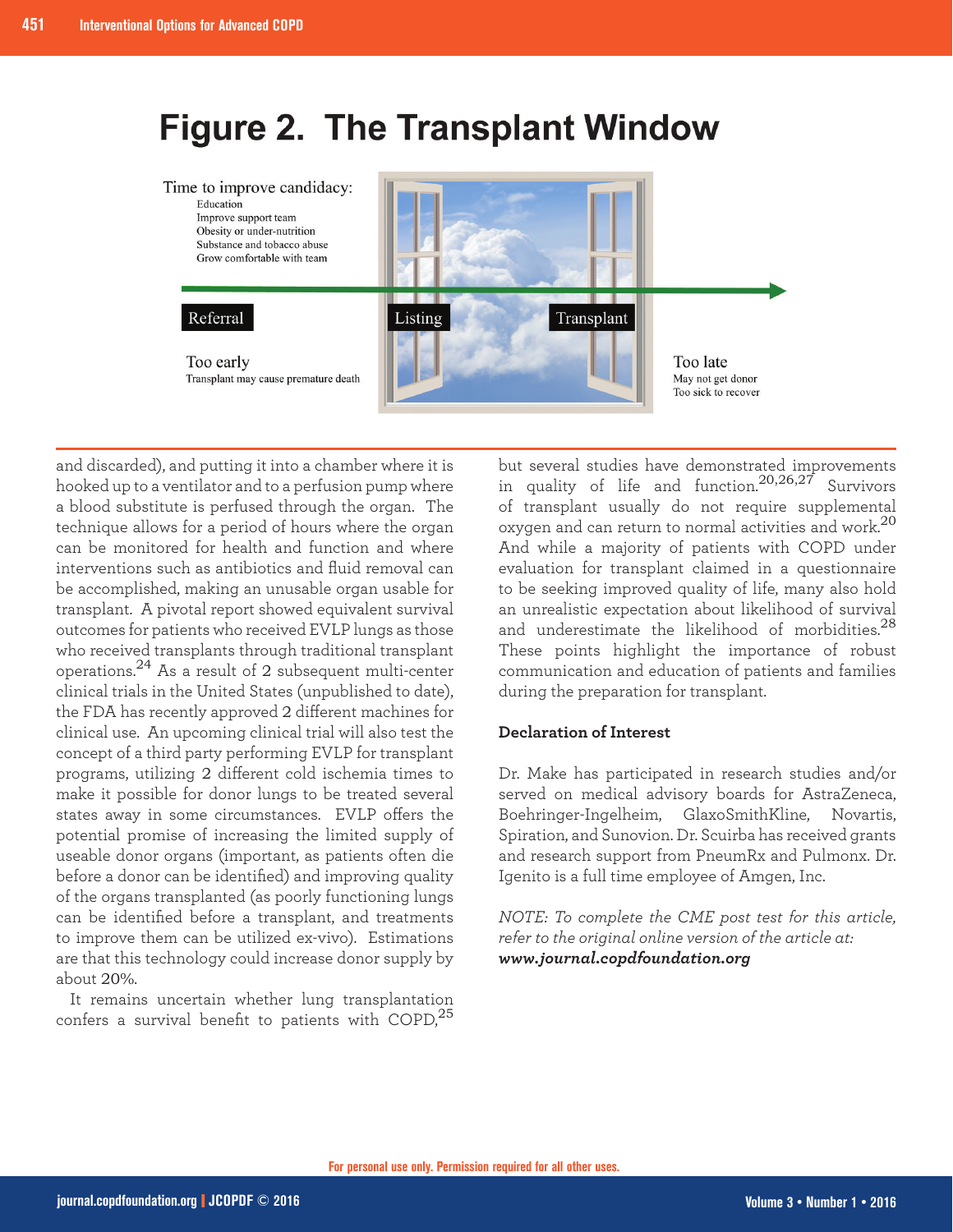## **References**

- Global strategy for the diagnosis, management, and prevention 1. of chronic obstructive pulmonary disease, Update 2015. Global initiative for chronic Obstructive Lung Disease website. www. goldcopd.org Updated 2015. Accessed December 2015.
- 2. Brantigan OC, Mueller E. Surgical treatment of pulmonary emphysema. *Am Surg*. 1957;23(9):789-804.
- Cooper JD, Trulock EP, Triantafillou AN, et al. Bilateral 3. pneumectomy (volume reduction) for chronic obstructive pulmonary disease. *J Thorac Cardiovasc Surg.* 1995 Jan;109(1):106-116; discussion 116-119l. doi: http://dx.doi.org/10.1016/S0022-5223(95)70426-4
- 4. Benditt JO. Surgical therapies for chronic obstructive pulmonary disease. *Respir Care*. 2004 Jan;49(1):53-61.
- National Emphysema Treatment Trial Research Group. Patients 5. at high risk of death after lung-volume-reduction surgery. *N Engl J Med*. 2001;345(15):1075-1083. doi: http://dx.doi.org/10.1056/NEJMoa11798
- Fishman A, Martinez F, Naunheim K, et al for the National 6. Emphysema Treatment Trial Research Group. A randomized trial comparing lung-volume-reduction surgery with medical therapy for severe emphysema. *N Engl J Med*. 2003;348(21):2059-2973. doi: http://dx.doi.org/10.1056/NEJMoa030287
- 7. Naunheim KS, Wood DE, Mohsenifar Z, et al for the National Emphysema Treatment Trial Research Group. Long-term follow-up of patients receiving lung-volume-reduction surgery versus medical therapy for severe emphysema by the National Emphysema Treatment Trial Research Group. *Ann Thorac Surg*. 2006;82(2):431-443.

doi: http://dx.doi.org/10.1016/j.athoracsur.2006.05.069

- Decker MR, Leverson GE, Jaoude WA, et al. Lung volume 8. reduction surgery since the National Emphysema Treatment Trial: study of Society of Thoracic Surgeons Database. *J Thorac Cardiovasc Surg*. 2014;148(6):2651-2658. doi: http://dx.doi.org/10.1016/j.jtcvs.2014.02.005
- COPD Foundation. COPD Foundation Pocket Consultant Guide. 9. COPD Foundation website. http://pocketconsultantguide. copdfoundation.org/ Published 2014. Accessed January 2016.
- 10. Ginsburg ME, Thomashow BM, Bulman WA, et al. Safety, efficacy, and durability of lung volume reduction surgery: a 10 year experience. Oral presentation at the Annual Meeting of the American Association for Thoracic Surgery 2015.
- 11. Sciurba FC, Ernst A, Herth FJF, et al. A randomized study of endobronchial valves for advanced emphysema. *N Engl J Med*. 2010;363:1233-1244.

doi: http://dx.doi.org/10.1056/NEJMoa0900928

- 12. Lukose R, Paul S, Sunitha DM, et al. Morphology of the lungs: variations in the lobes and fissures. *Biomedicine*. 1999;19:227- 232.
- 13. Mantri S, Macaraeg C, Shetty S, et al. Technical advances: measurement of collateral flow in the lung with a dedicated endobronchial catheter system. *J Bronchology Interv Pulmonol*. 2009;16: 141–144.

doi: http://dx.doi.org/10.1097/LBR.0b013e3181a40a3e

- 14. Slebos DJ, Klooster K, Ernst A, Herth FJ, Kerstjens HA. Bronchoscopic lung volume reduction coil treatment of patients with severe heterogeneous emphysema. *Chest*. 2012;142(3):574- 578. doi: http://dx.doi.org/10.1378/chest.11-0730
- 15. Oettgen P. Cardiac stem cell therapy: need for optimization of efficacy and safety monitoring. *Circulation*. 2006;114:353–358. doi: http://dx.doi.org/10.1161/CIRCULATIONAHA.106.639385
- 16. Jones LC, et al., American Academy of Orthopedic Surgeons, http:// www.aaos.org/news
- 17. Ingenito EP, Tsai LW, Murthy S, et al. Autologous lung-derived mesenchymal stem cell transplantation in experimental emphysema. *Cell Transplant*. 2012; 21: 175-189. doi: http://dx.doi.org/10.3727/096368910X550233
- 18. National Institutes of Health, National Library of Medicine. PROCHYMAL™ (human adult stem cells) for the treatment of moderate to severe chronic obstructive pulmonary disease (COPD). Clinical Trials.gov website. https://clinicaltrials.gov/ct2/show/ record/NCT00683722?term=PROCHYMAL&rank=2 Updated Decemer 2014. Accessed January 2016.
- 19. Ingenito EP, Sen E, Tsai LW, et al. Design and testing of biological scaffolds for delivering reparative cells to target sites in the lung. *J Tissue Eng Regen Med*. 2010; 4: 259-272. doi: http://dx.doi.org/10.1002/term.237
- 20. Yusen RD, Edwards LB, Kucheryavaya AY, et al. The registry of the International Society for Heart and Lung Transplantation: Thirty-first adult lung and heart-lung transplant report- 2014; Focus theme: Retransplantation. *J Heart Lung Transplant*. 2014;33:1009.

doi: http://dx.doi.org/10.1016/j.healun.2014.08.004

- Weill D, Benden C, Corris PA, et al. A consensus document 21. for the selection of lung transplant candidates: 2014—An update from the Pulmonary Transplantation Council of the International Society for Heart and Lung Transplantation. *J Heart Lung Transplant*. 2015;34:1-15. doi:http://dx.doi.org/10.1016/j.healun.2014.06.014
- 22. Yusen RD, Christie JD, Edwards LB, et al. The Registry of the International Society for Heart and Lung Transplantation: Thirtieth adult lung and heart-lung transplant report—2013; Focus theme: Age. *J Heart Lung Transplant*. 2013;32:965. doi: http://dx.doi.org/10.1016/j.healun.2013.08.007
- 23. Cypel M, Yeung JC, Hirayama S, et al. Technique for prolonged normothermic ex vivo lung perfusion. *J Heart Lung Transplant*. 2008; 27(12):1319-1325. doi: http://dx.doi.org/10.1016/j.healun.2008.09.003
- 24. Cypel M, Yeung JC, Liu M, et al. Normothermic ex vivo lung perfusion in clinical lung transplantation. *N Engl J Med*. 2011; 364:1431-1440.

doi: http://dx.doi.org/10.1056/NEJMoa1014597

25. Hosenpud JD, Bennett LE, Keck BM, et al. Effect of diagnosis on survival benefit of lung transplantation for end-stage lung disease. *Lancet*. 1998;351:24. doi: http://dx.doi.org/10.1016/S0140-6736(97)06405-2